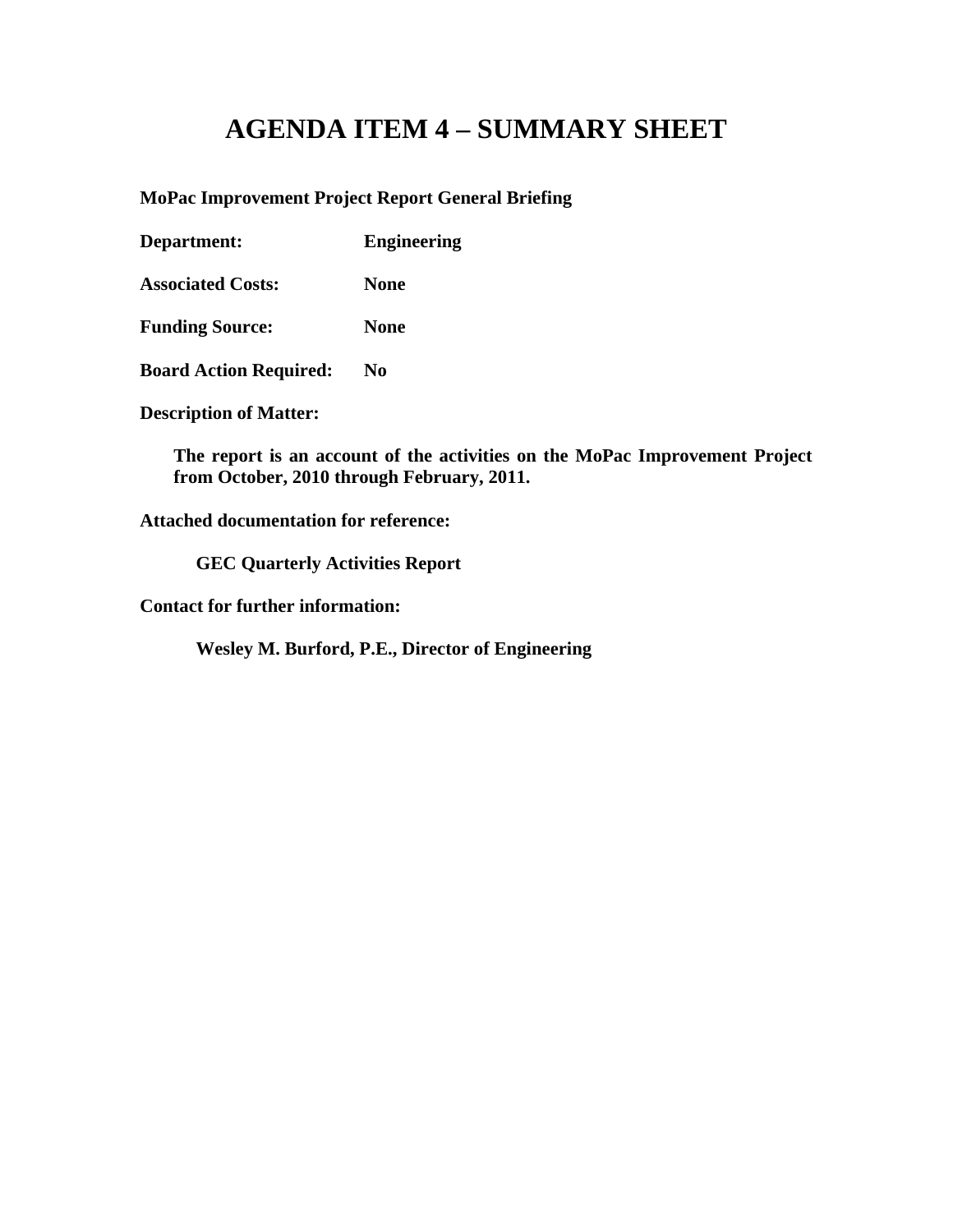

# **QUARTERLY PROGRESS REPORT** | No. 1

### INTRODUCTION

The MoPac Improvement Project is a combined effort of the Central Texas Regional Mobility Authority (Mobility Authority), the Texas Department of Transportation (TxDOT), the City of Austin and Capital Metro (CapMetro) to improve mobility along an 11-mile stretch of MoPac between Parmer Lane and Cesar Chavez Street. Any improvements would require approval from the Federal Highway Administration (FHWA). TxDOT and the Mobility Authority are currently working together to ensure that the FHWA environmental study process follows the requirements set by the National Environmental Policy Act of 1969 (also known as "NEPA").

This report documents and describes the status of the MoPac Improvement Project from the summer of 2010 to February 28, 2011.

### PROJECT DESCRIPTION

MoPac is one of Austin's most important arteries, serving as a key route to downtown and points beyond. The primary alternative to Interstate 35, more than 180,000 cars and trucks travel through downtown a day. At the urging of local and state leaders, the project partners have teamed together to develop a reasonable proposal to the mobility problem that takes into account the needs of drivers, transit riders and the concerns of surrounding neighbors. An environmental study is currently underway to determine the best options for improving mobility on MoPac. The environmental phase is scheduled to be completed by in the summer of 2012.

#### Project Need

Correct unreliable operations caused by increasing congestion

#### Project Purpose

- Improve mobility
- Manage congestion
- Provide a reliable transit route to reduce travel times
- Improve emergency response
- Maximize use of the facility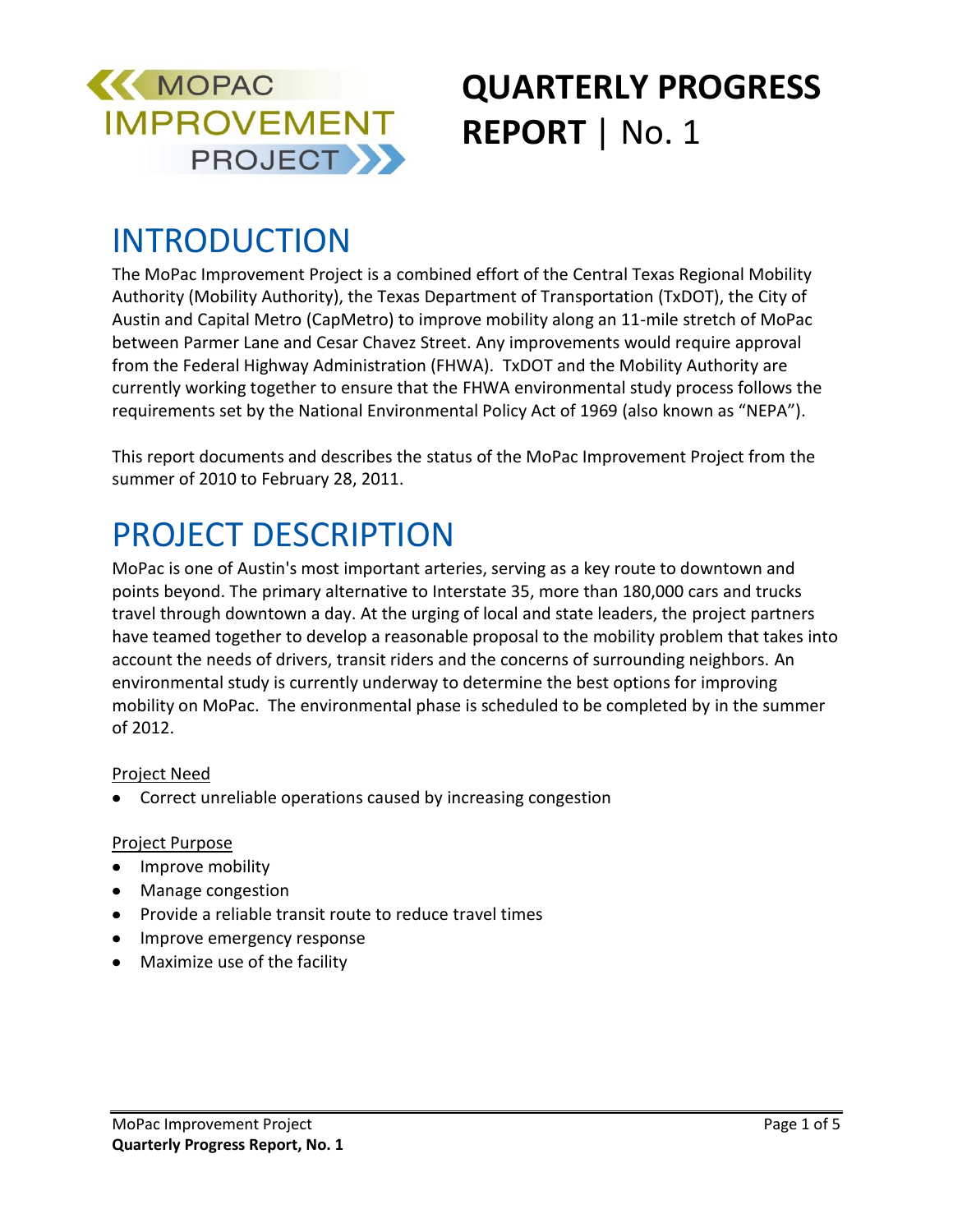

**Figure 1: Project Location**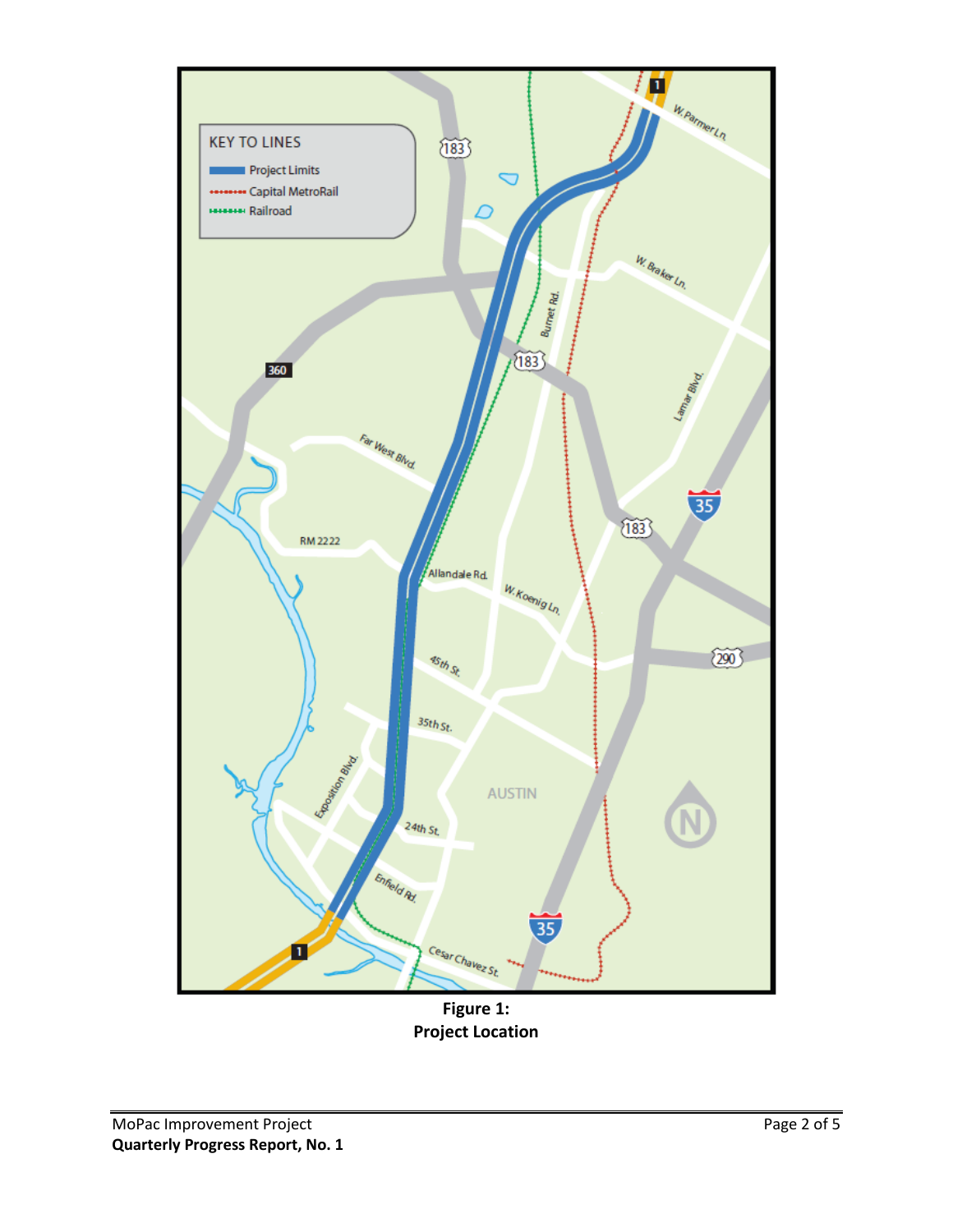### **ACTIVITIES**

The following Activities have been accomplished since the MoPac Improvement Project was relaunched in July 2010:

#### **JULY 2010**

- Staff from Mobility Authority and TxDOT coordinated roles and responsibilities for project development.
- A press conference was held on July 7 to officially kick off the project re-initiation.

#### **AUGUST 2010**

- TxDOT and Mobility Authority finalized the Market Valuation agreement and Terms and Conditions.
- Mobility Authority met with the Capital Area Metropolitan Planning Organization (CAMPO) Technical Advisory Committee (TAC) on August 25.
- The Mobility Authority collaborated with FHWA and the Texas Transportation Institute (TTI) on an Express Lane Peer Industry Workshop. The workshop's goal was to gain insight from lessons learned by peer agencies, and review specific and relevant aspects of other express lane projects for applicability to the MoPac project. Over 35 people from the City, County, CAMPO, TxDOT, consultants, the Mobility Authority, and FHWA attended the workshop on August 25 and 26.
- TxDOT re-initiated development of an Environmental Assessment with an environmental kickoff meeting with the Mobility Authority, FHWA, TxDOT Austin District, and TxDOT Environmental Division (ENV) personnel on August 30.

#### **SEPTEMBER 2010**

- Market Valuation Agreement and Terms and Conditions were presented to the CAMPO Finance Committee on September 10 and were approved by the CAMPO Policy Board on September 13.
- The project website (MoPacExpress.com) went live on September 16.
- TxDOT initiated the Environmental Technical Working Group (TWG) process to aid in the development of the Environmental Assessment. TWG meetings include representatives of the Mobility Authority, FHWA, TxDOT Austin District, and TxDOT ENV. Three TWGs were held in September.
- Resolution to exercise primacy was approved at the September 29 Mobility Authority Board meeting. By exercising primacy, the Mobility Authority officially announces its intent to develop the project.

#### **OCTOBER 2010**

179 people attended the first round of Open Houses on October 6 and 7 and reviewed information on 10 possible alternatives. Feedback from the meetings was used to help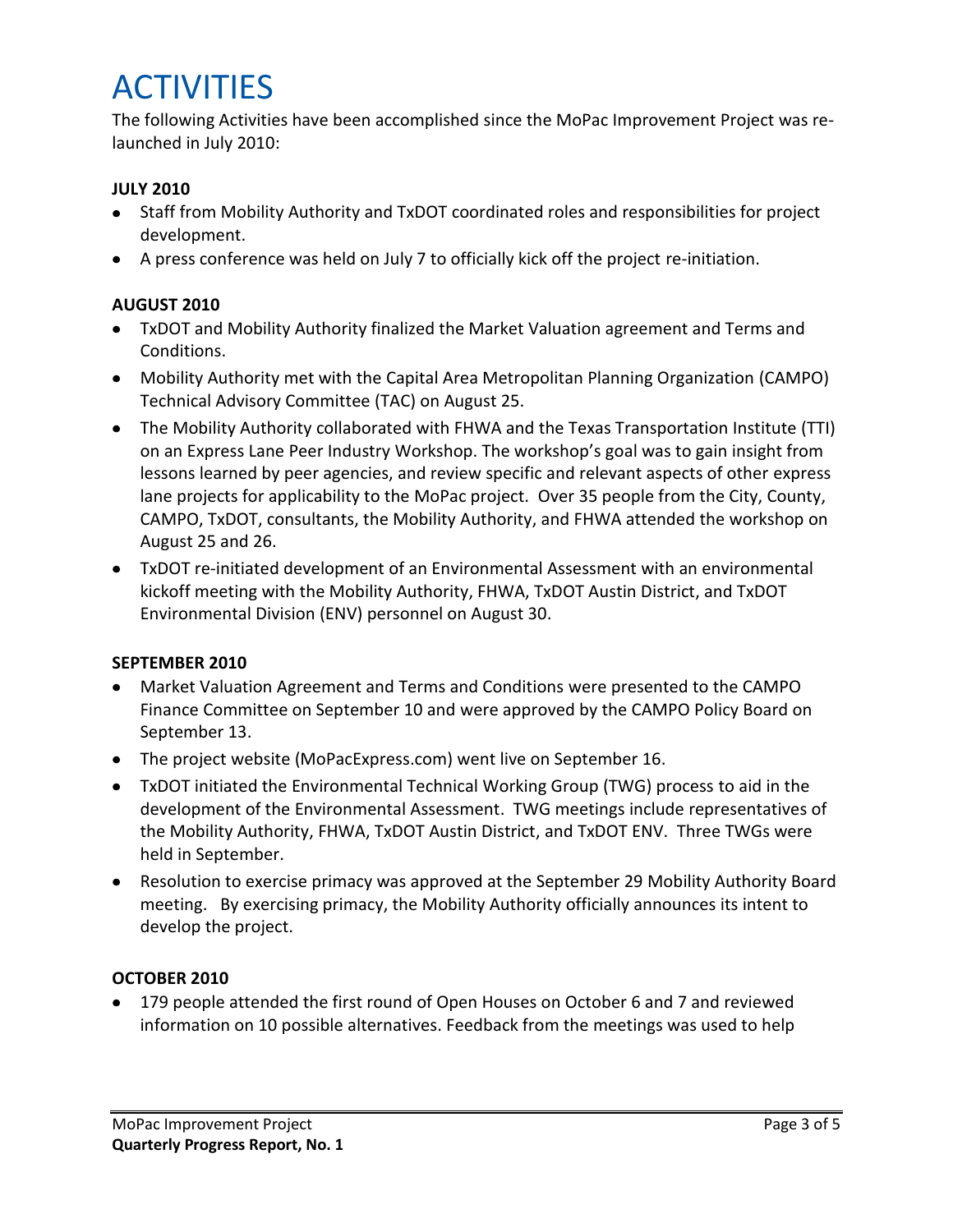reduce the number of alternatives down to five (four build alternatives and the no build alternative).

- In addition to these meetings, team members made presentations to MONAC (a coalition of neighborhood associations along the project corridor) on October 19 and the West Austin Neighborhood Group on October 4. The neighborhoods are closely monitoring the project.
- The development of the Environmental Assessment continued and two TWGs were held in October.
- *Traffic Modeling* Approximately 57,000 postcards were sent to MoPac users on October 18. These cards were sent to people who were identified as using the MoPac corridor requesting participation in the Origin and Destination (O&D) Survey if they haven't already participated. The revised CAMPO traffic model, which will be the basis of the project's model, was received and new modeling commenced.

#### **NOVEMBER 2010**

- Environmental Assessment TWG meetings continued. Prior month's alternatives analysis narrowed the ten preliminary alternatives to five reasonable alternatives. These five alternatives are evaluated further for impacts to resources and communities. An e-Newsletter was distributed on November 15.
- *Traffic Modeling* Stated Preference (SP) and O&D Survey draft reports were initiated. As an incentive for participation, prize awards were mailed to the randomly selected people who participated in the survey.

#### **DECEMBER 2010**

A second round of Open Houses was held on December 1 and 2 to gather additional input from the public on the project and the remaining alternatives. 187 people participated in the second round of Open Houses with many contributing feedback that will help the study team as it analyzes the remaining alternatives and identifies a recommended alternative. Comments received at the open houses and responses can be found at: <http://www.mopacexpress.com/environmental/public-input.php>.

#### **JANUARY 2011**

- Finalization of the draft Environmental Assessment commenced and is scheduled to be submitted to TxDOT on February 28.
- Staff continued to coordinate with the City of Austin on a wide range of issues including the downtown connections, bicycle and pedestrian improvements, aesthetics and sound walls. The MoPac Improvement Team also met with bicycle advocacy groups to better understand their priorities in regard to bicycle and pedestrian facilities.
- Draft O&D Studies were completed for the corridor. Operational traffic modeling continued.

#### **FEBRUARY 2011**

The second in a series of e-Newsletters was distributed on February 2 to update stakeholders on project progress.